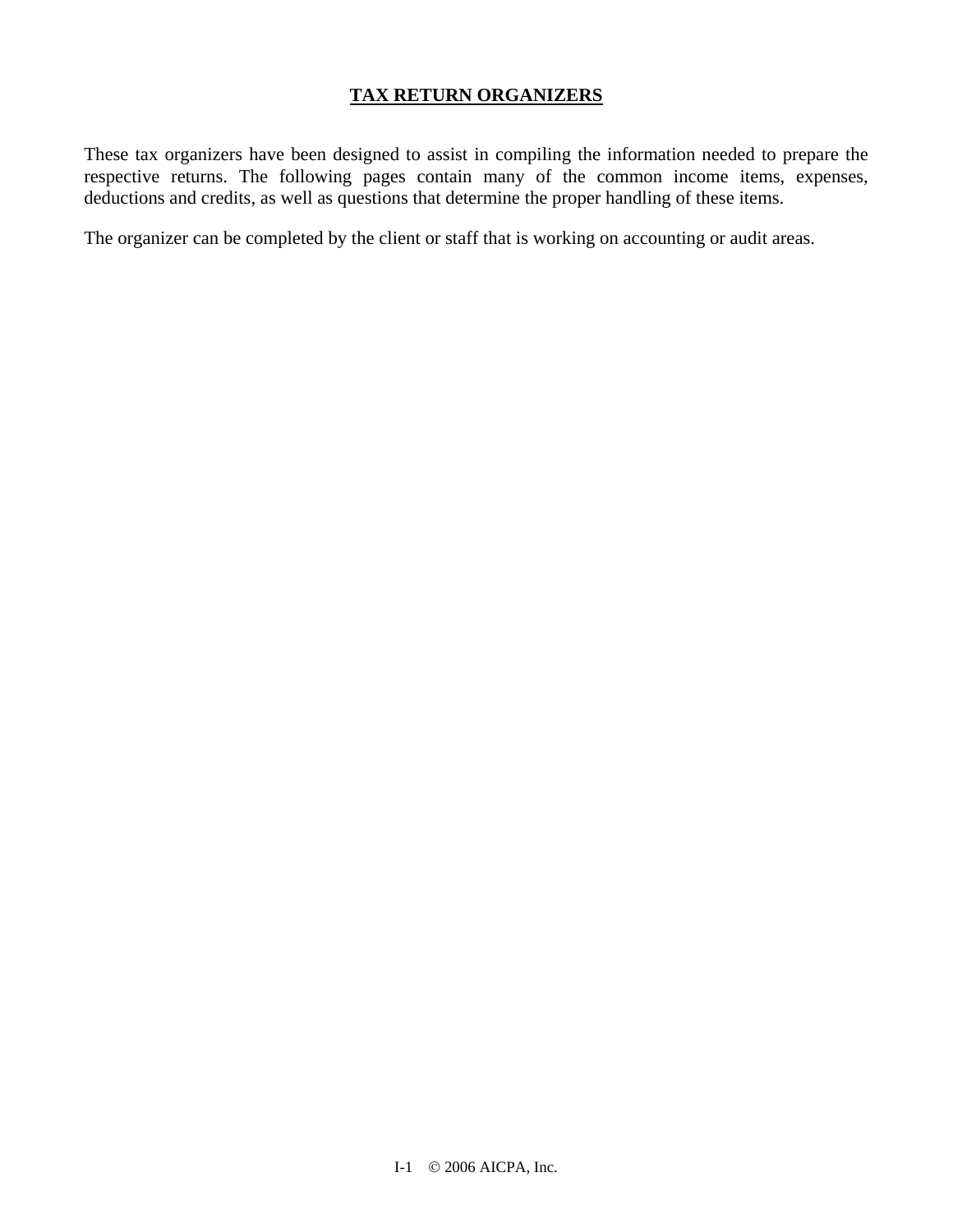# **ESTATE TAX RETURN ORGANIZER FORM 706**

| Decedent's Full Name                                                                              |
|---------------------------------------------------------------------------------------------------|
|                                                                                                   |
|                                                                                                   |
|                                                                                                   |
| Decedent's legal residence at date of death (city, county, state and zip code or foreign country) |
|                                                                                                   |
|                                                                                                   |
| Citizenship:                                                                                      |
|                                                                                                   |
|                                                                                                   |
|                                                                                                   |
|                                                                                                   |
|                                                                                                   |
|                                                                                                   |
|                                                                                                   |
| $\text{Fax}$                                                                                      |
| E-mail Address                                                                                    |
|                                                                                                   |
|                                                                                                   |
| Insurance Agent's Name, Address and Telephone Number ____________________________                 |
| Name and location of court(s) where will was probated or estate administered                      |

Case Number

This organizer is designed to assist you, the personal representative, in gathering the information required for preparation of the appropriate estate and inheritance tax returns. Please complete the organizer and provide detail and documentation as requested. Should you have questions regarding any items, please call.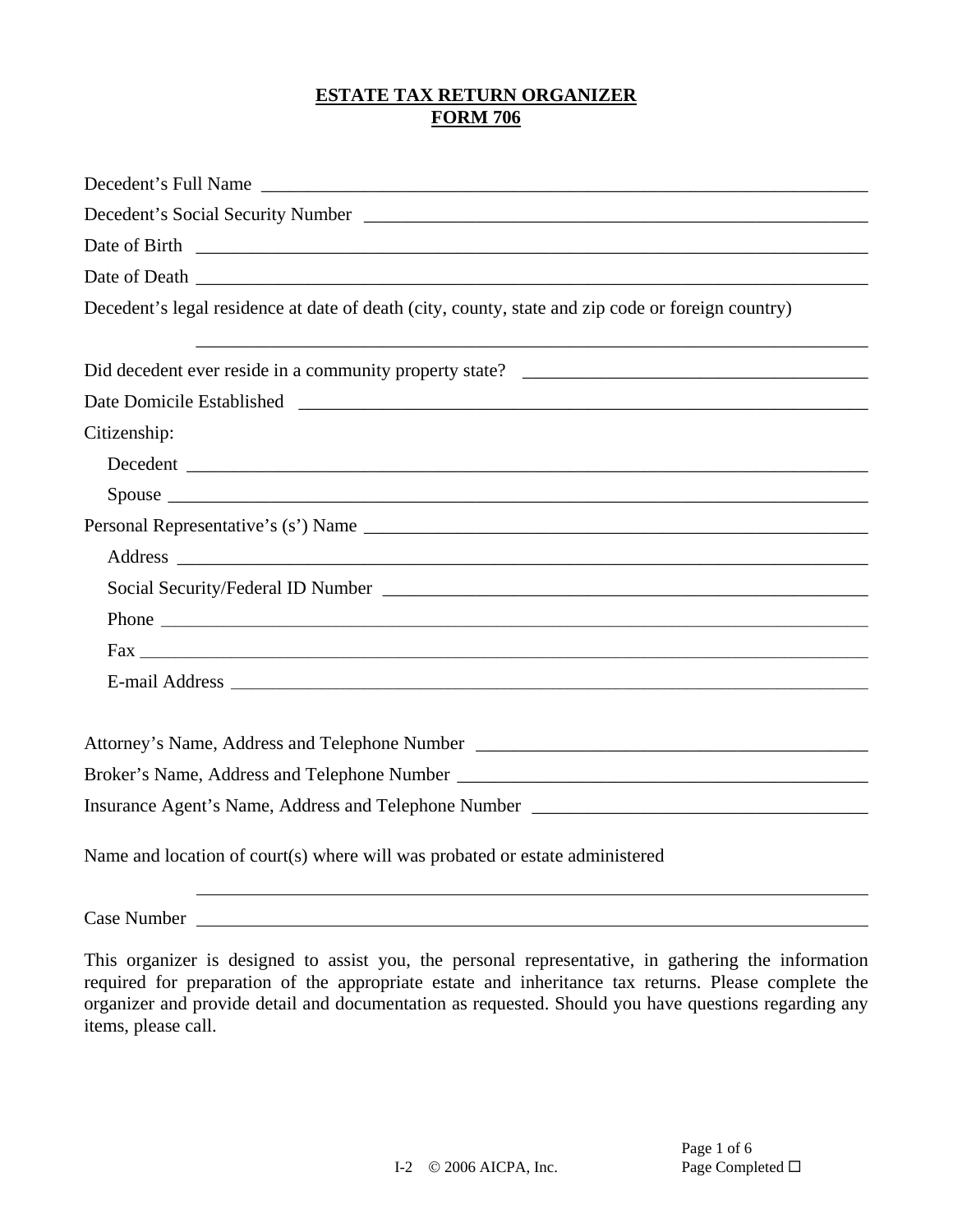| 100) |      | <b>GENERAL INFORMATION</b>                                                                                                                                                                                             | <b>DONE</b> | N/A |
|------|------|------------------------------------------------------------------------------------------------------------------------------------------------------------------------------------------------------------------------|-------------|-----|
|      | 101) | Provide a certified copy of:<br>will and any codicil<br>death certificate<br>letters testamentary or letters of administration                                                                                         |             |     |
|      | 102) | Provide a copy of any trust of which the decedent was a grantor, trustee,<br>beneficiary, or in which decedent held any interest or power, and obtain<br>Forms 1041 for the past 3 years filed on behalf of the trust. |             |     |

103) Provide beneficiary information below (Note if non-USA citizen):

| <b>FULL NAME</b> | <b>ADDRESS</b><br>CITY/STATE/ZIP | <b>RELATIONSHIP</b><br>TO DECEDENT | SOCIAL<br><b>SECURITY #</b> | <b>BIRTH</b><br><b>DATE</b> |
|------------------|----------------------------------|------------------------------------|-----------------------------|-----------------------------|
|                  |                                  |                                    |                             |                             |
|                  |                                  |                                    |                             |                             |
|                  |                                  |                                    |                             |                             |
|                  |                                  |                                    |                             |                             |
|                  |                                  |                                    |                             |                             |
|                  |                                  |                                    |                             |                             |
|                  |                                  |                                    |                             |                             |

- 104) If the decedent or spouse has ever filed any federal gift tax returns, provide copies. (Disregard this request if the returns were previously provided.) \_\_\_\_\_\_\_\_ \_\_\_\_\_\_\_\_
- 105) If the decedent made any valued in the aggregate at more than \$12,000 gifts to any one person during the calendar year of his/her death, complete gift tax return organizer.
- 106) Provide:
	- list of the decedent's assets including all property owned or co-owned by the decedent. (Note if any assets were bequeathed to a specific beneficiary.) \_\_\_\_\_\_\_\_ \_\_\_\_\_\_\_\_
	- copy of any personal property insurance floater that lists specific items of property.
- 107) If the decedent had access to a safety deposit box, provide the following:
	- location \_\_\_\_\_\_\_\_ \_\_\_\_\_\_\_\_
	- joint depository, if any, and relationship to the decedent.
	- detailed list of contents.
- 108) If the decedent's spouse predeceased the decedent, provide a copy of the spouse's Form 706, state inheritance tax return(s) and any Form(s) 1041 filed on behalf of that estate.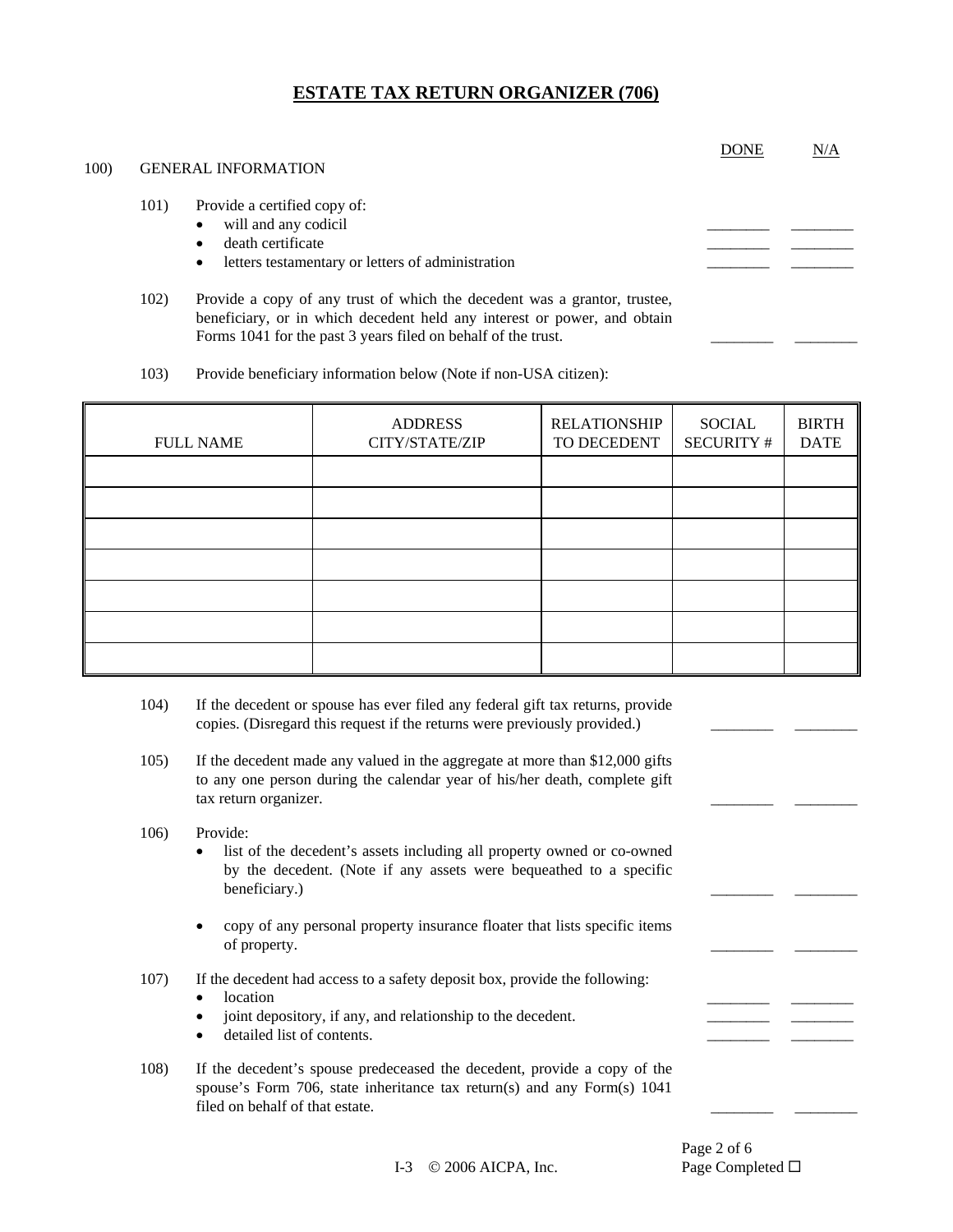|              |                                 |                                                                                                                                                                                                                                                                                                        | <b>DONE</b> | N/A |
|--------------|---------------------------------|--------------------------------------------------------------------------------------------------------------------------------------------------------------------------------------------------------------------------------------------------------------------------------------------------------|-------------|-----|
|              | 109)                            | If the decedent was divorced, provide a copy of any divorce decree and/or<br>property settlement and any modifications. Date of divorce:                                                                                                                                                               |             |     |
|              | 110)                            | Please provide a copy of a pre-nuptial agreement, post-nuptial or<br>separate/community property agreement, if applicable.                                                                                                                                                                             |             |     |
|              | 111)                            | Provide a copy of federal and state income tax returns for the prior three<br>years. (Disregard this request if the returns were prepared by this firm, or<br>previously provided.)                                                                                                                    |             |     |
|              | 112)                            | Sign and return attached power of attorney.                                                                                                                                                                                                                                                            |             |     |
|              | 113)                            | If the decedent was involved in any litigation, please provide details.                                                                                                                                                                                                                                |             |     |
| 200)         | <b>REAL ESTATE</b>              |                                                                                                                                                                                                                                                                                                        |             |     |
|              | 201)                            | Provide copies of all deeds.                                                                                                                                                                                                                                                                           |             |     |
|              | 202)                            | Provide copies of the most recent appraisal of real estate owned by the<br>decedent.                                                                                                                                                                                                                   |             |     |
|              | 203)                            | If appraisals have not been prepared, provide a schedule of all real estate<br>owned or under contract to purchase with the following information:<br>legal description and or street address, if applicable<br>assessed value for property tax purposes (copy of latest tax assessment<br>٠           |             |     |
|              |                                 | notice)                                                                                                                                                                                                                                                                                                |             |     |
|              | 204)                            | Include description of real estate (and length of ownership) subject to a<br>qualified conservation easement.                                                                                                                                                                                          |             |     |
|              | 205)                            | Provide lease documents for real estate owned subject to a lease.                                                                                                                                                                                                                                      |             |     |
| <b>300</b> ) | STOCKS, BONDS, AND MUTUAL FUNDS |                                                                                                                                                                                                                                                                                                        |             |     |
|              | 301)                            | Provide copies of all brokerage and mutual fund statements for the current<br>year prior to the date of death and each statement since the date of death.                                                                                                                                              |             |     |
|              | 302)                            | Provide a list and copies of all stock and bond certificates held by the<br>decedent, which were not listed on the brokerage statements.                                                                                                                                                               |             |     |
|              | 303)                            | If the decedent owned stock in a closely held corporation, provide copies of:<br>stock certificates<br>buy-sell agreements<br>$\bullet$<br>tax returns and/or financial statements for the prior five years<br>٠<br>appraisal of stock<br>٠<br>list of other stockholders and shares held<br>$\bullet$ |             |     |
|              | 304)                            | Provide documentation of worthless securities.                                                                                                                                                                                                                                                         |             |     |
|              | 305)                            | List of U.S. Savings Bonds with face amount and month and year of purchase.                                                                                                                                                                                                                            |             |     |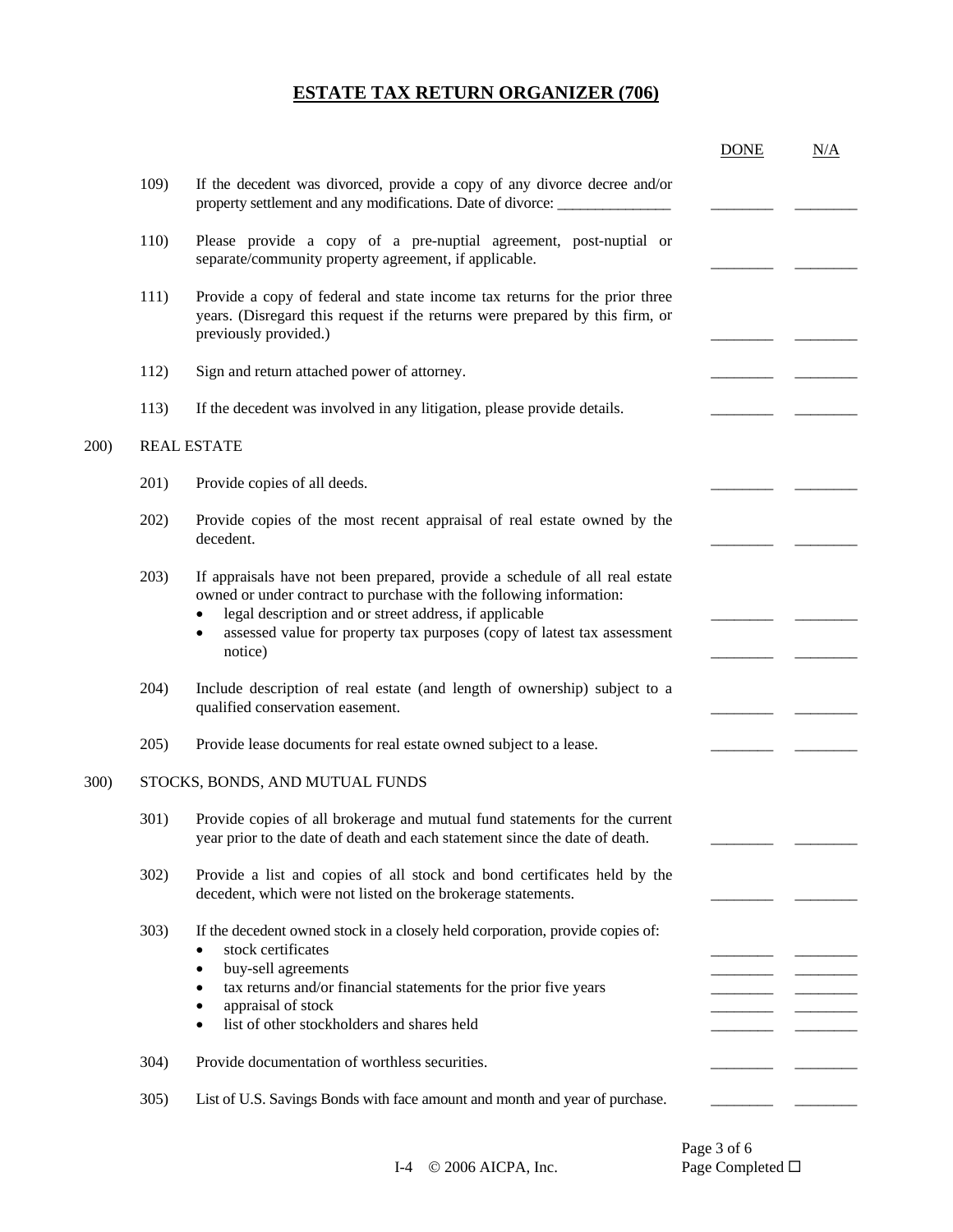|      |      |                                                                                                                                                                                                                                                                                          | <b>DONE</b> | N/A |
|------|------|------------------------------------------------------------------------------------------------------------------------------------------------------------------------------------------------------------------------------------------------------------------------------------------|-------------|-----|
| 400) |      | MORTGAGES, NOTES AND CASH                                                                                                                                                                                                                                                                |             |     |
|      | 401) | Provide copies of the following statements for all accounts for the period<br>beginning two months prior to death through the present:<br>checking accounts<br>$\bullet$<br>savings accounts<br>$\bullet$<br>certificates of deposits<br>$\bullet$<br>money market accounts<br>$\bullet$ |             |     |
|      | 402) | Provide a copy of the current check registers for the above accounts, and list<br>any outstanding checks.                                                                                                                                                                                |             |     |
|      | 403) | Provide the amount of cash (currency), travelers' checks and undeposited<br>checks held by the decedent at death. \$                                                                                                                                                                     |             |     |
|      | 404) | Provide copies of all notes and mortgages owed to the decedent, including<br>amortization schedules if available.                                                                                                                                                                        |             |     |
| 500) |      | LIFE INSURANCE                                                                                                                                                                                                                                                                           |             |     |
|      | 501) | Provide a list of life insurance policies indicating:<br>insured<br>$\bullet$<br>amount<br>$\bullet$<br>ownership<br>٠<br>beneficiaries<br>$\bullet$<br>company<br>٠<br>policy number<br>$\bullet$                                                                                       |             |     |
|      | 502) | Provide Form(s) 712 issued by the life insurance companies. (Form 712 is<br>required for every policy.)                                                                                                                                                                                  |             |     |
|      | 503) | If the decedent was not the owner of the policy, provide date and<br>circumstances of acquisition by the owner.                                                                                                                                                                          |             |     |
|      | 504) | If subject to a split-dollar arrangement, please provide agreement.                                                                                                                                                                                                                      |             |     |
| 600) |      | JOINTLY OWNED PROPERTY                                                                                                                                                                                                                                                                   |             |     |
|      | 601) | For all assets owned jointly by the decedent and others, indicate the date<br>and amount contributed by each.                                                                                                                                                                            |             |     |
|      | 602) | Provide name(s) and address(es) of co-owners other than spouse.                                                                                                                                                                                                                          |             |     |
|      | 603) | Provide documentation of assets owned jointly to include bank statements,<br>brokerage statements, deeds, vehicle titles, etc.                                                                                                                                                           |             |     |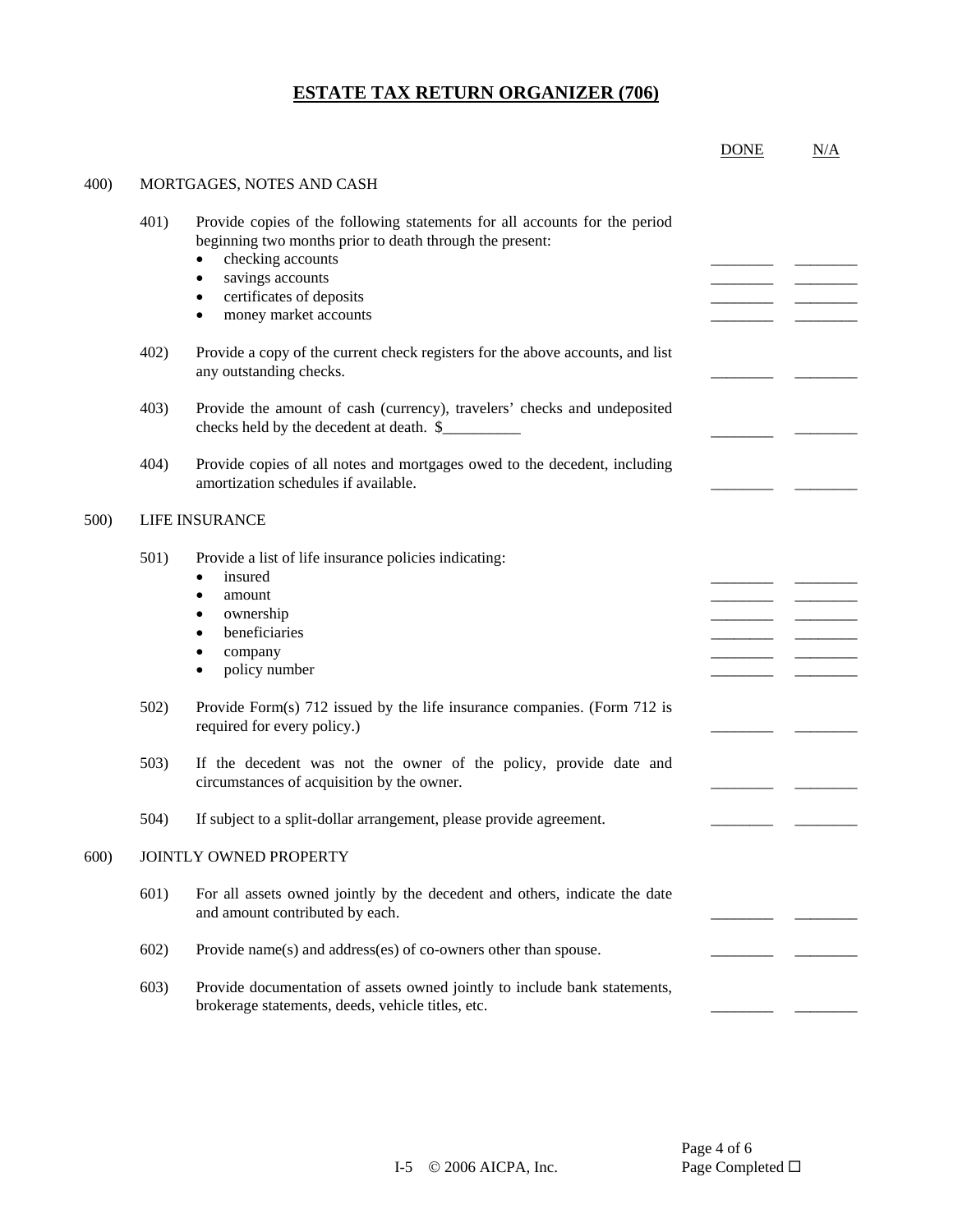|      |                         |                                                                                                                                                                                                                                                                                                                        | <b>DONE</b> | N/A |
|------|-------------------------|------------------------------------------------------------------------------------------------------------------------------------------------------------------------------------------------------------------------------------------------------------------------------------------------------------------------|-------------|-----|
| 700) | MISCELLANEOUS PROPERTY  |                                                                                                                                                                                                                                                                                                                        |             |     |
|      | 701)                    | Provide copies of any available appraisals of:<br>art<br>antiques<br>$\bullet$<br>jewelry<br>other collectibles<br>other property<br>$\bullet$                                                                                                                                                                         |             |     |
|      | 702)                    | If the decedent had an interest in a partnership, and/or other unincorporated<br>business, provide a copy of the following:<br>partnership or other ownership agreement<br>tax returns and/or financial statements for the prior five years<br>$\bullet$<br>buy-sell agreements<br>$\bullet$<br>appraisal<br>$\bullet$ |             |     |
|      | 703)                    | Provide a list of any refunds or reimbursements received or receivable by<br>the estate. (Note: many insurance policies provide for refunds of premiums<br>at death.)                                                                                                                                                  |             |     |
|      | 704)                    | Provide a list of household furnishings and personal assets owned by the<br>decedent and the value of each. Separately list any one item valued at more<br>than \$3,000 or a collection of similar items valued at more than \$10,000.                                                                                 |             |     |
|      | 705)                    | Provide a list of vehicles owned by the decedent with make, model, year,<br>odometer reading, general condition and Blue Book values at the date of<br>death, and copies of certificates of title, if available.                                                                                                       |             |     |
|      | 706)                    | Provide Form(s) 712 for all life insurance policies owned by the decedent<br>on the life of another.                                                                                                                                                                                                                   |             |     |
|      | 707)                    | Provide a description and fair market value of all other assets not noted<br>above.                                                                                                                                                                                                                                    |             |     |
| 800) |                         | ANNUITIES AND RETIREMENT BENEFITS                                                                                                                                                                                                                                                                                      |             |     |
|      | 801)                    | Provide copies of the brokerage, mutual funds, bank or plan participant<br>statements for all IRAs, 401(k)s and other retirement plans.                                                                                                                                                                                |             |     |
|      | 802)                    | Provide copies of commercial annuity contracts and last statement<br>indicating balance of account.                                                                                                                                                                                                                    |             |     |
|      | 803)                    | Provide a copy of all beneficiary designations.                                                                                                                                                                                                                                                                        |             |     |
| 900) | ADMINISTRATION EXPENSES |                                                                                                                                                                                                                                                                                                                        |             |     |
|      | 901)                    | Provide a copy of the funeral-related expenses including the following:<br>funeral arrangements (include a copy of funeral services agreement)<br>markers<br>$\bullet$<br>reception costs                                                                                                                              |             |     |